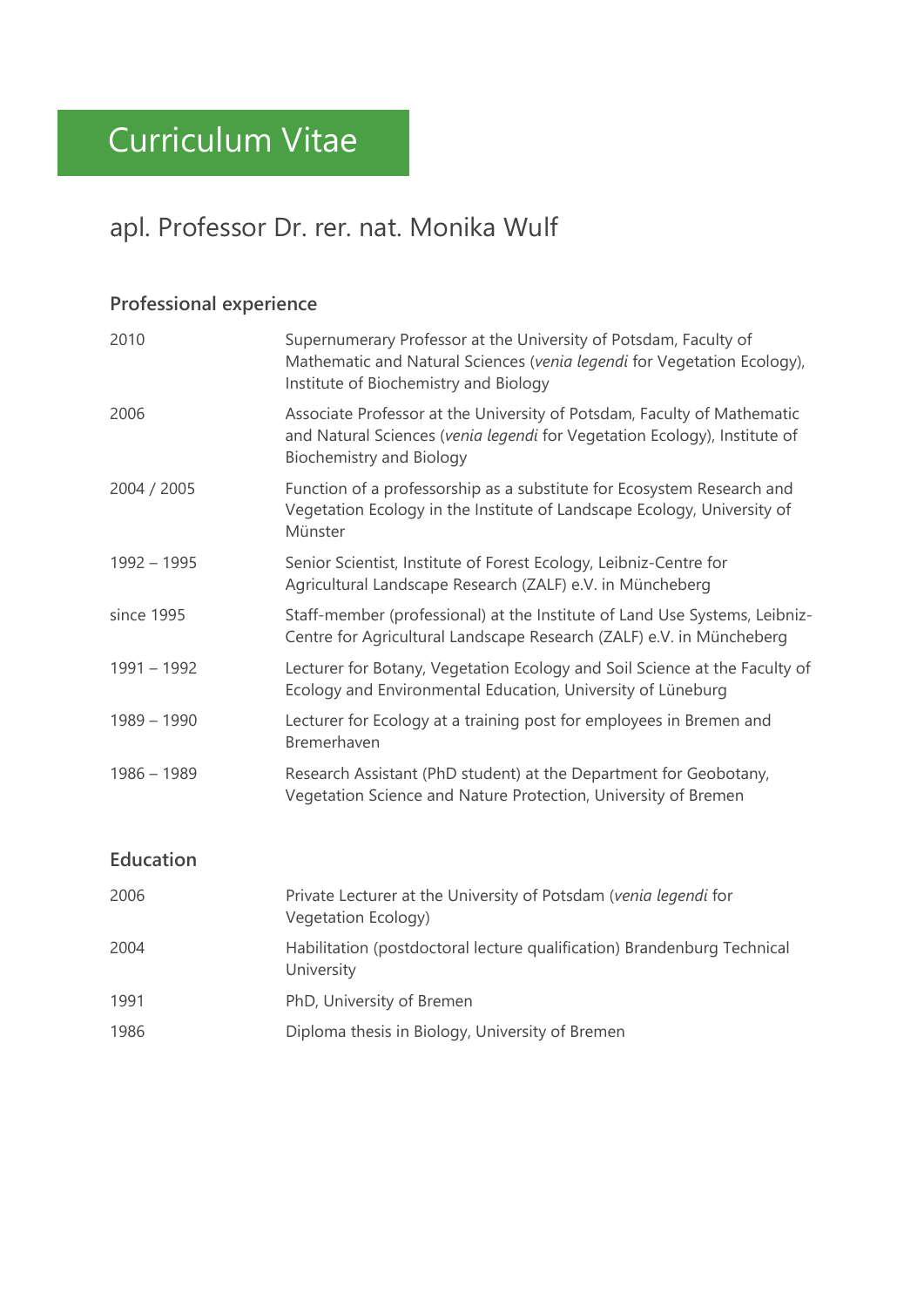### **Reviews for the following journals:**

- Acta Oecologica, Elsevier, Amsterdam, The Netherlands
- Applied Vegetation Science (AVS)
- Archiv für Forstwesen und Landschaftsökologie, Deutscher Landwirtschaftsverlag, Germany
- Basic and Applied Ecology (BAE), Elsevier, The Netherlands
- Beiträge für Forstwirtschaft und Landschaftsökologie, Eberswalde, Germany
- Biological Conservation, Elsevier, Amsterdam, The Netherlands
- Ecoscience, Quebec, Canada
- Environmental Management, Springer, The Netherlands
- Flora, Elsevier, Amsterdam, The Netherlands
- Folia Geobotanica, Springer, Heidelberg, Germany
- Forest Ecology and Management, Elsevier, Amsterdam, The Netherlands
- Forstarchiv, Schlüterische Verlagsgesellschaft, Hannover, Germany
- Journal of Environmental Planning and Management, Newcastle, United Kingdom
- Journal of Vegetation Science, Opulus Press, Grangärde, Sweden
- Journal of Vegetation Science (JVS)
- Landscape Ecology, Kluwer Academic Publishers, Utrecht/Wageningen, The Netherlands
- Nordic Journal of Botany, Copenhagen, Denmark
- Plant and Soil, Kluwer Academic Publishers, Utrecht/Wageningen, The Netherlands
- Plant Biology, Thieme, New York, USA
- Plant Ecology, Springer, The Netherlands
- Scandinavian Journal of Forest Research, Taylor & Francis, London, United Kingdom

### **Stays abroad**

Analysis of digitalize, historical and reccent maps as basis for a common publication with Dr. Anna Orczewska

**23.04. – 27.04.2007**, **Poland, Kattowice**

Common Publications with Dr. Anna Orczewska, University of Silesia

Ecological behaviour of higgher plants in deciduous **11.08. – 14.08.2000 and 30.11. – 03.12.2000**, **Schweden** Comparision between Germany and Sweden Dr. M. Diekmann, Universität Gävle DAAD-Project

New approaches in molecular genetic, especially in forest herb species **02.01. – 15.01.1999**, **USA, California, Santa Barbara (NCEAS)** Participant of a working group

Ecological behaviour of higher plants in deciduous forests **24.09. – 27.09.1999 and 03.12. – 06.12.1999**, **Schweden** Comparision between Germany and Sweden Dr. M. Diekmann, Universität Gävle DAAD-Project